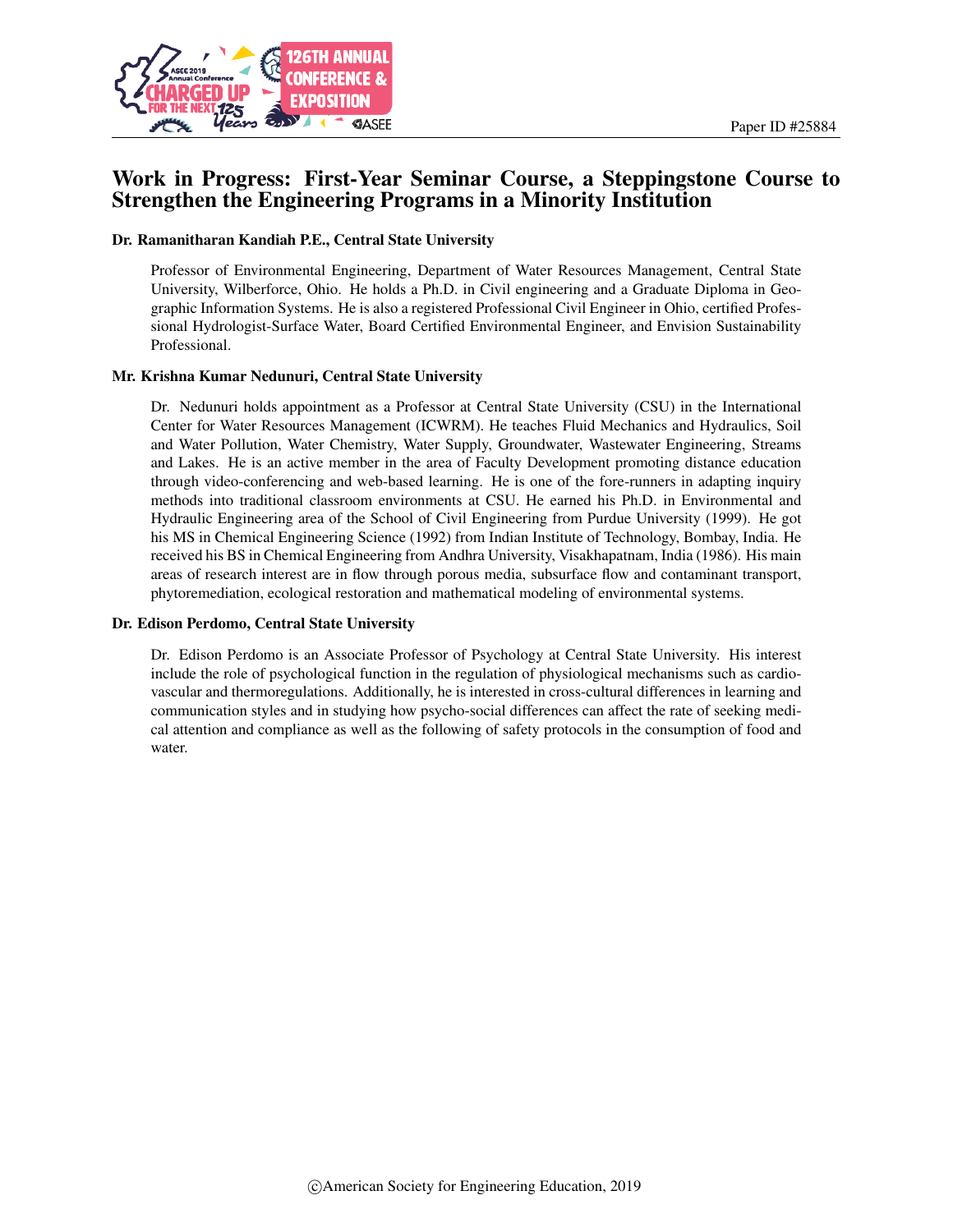# **Work in Progress: First Year Seminar Course, a Stepping-stone Course to Strengthen the Engineering Programs in a Minority Institution**

#### **Abstract**

Transforming from a high schooler to a college first-year student is a challenge for any student for many reasons. This challenge is more intense when the student chooses professional undergraduate degree programs such as engineering due to more stringent program requirements and higher expectations of academic preparedness, particularly in mathematics and sciences. A significant number of students enrolled in a minority institution like a Historically Black College and University (HBCU) are still first-generation college students in their families. Hence, the challenges they have to overcome as the first-year students are greater than their peers. This situation warrants a first-year course that is specifically designed to help the first-year student who intends to pursue an engineering major to successfully navigate their academic life within the campus. The first-year students are challenged with a number of issues including financial management, time management, student advising and alcohol, and drug policies. In this paper, the authors explore how such one section of a course titled *First Year Seminar* (FYS 1101) specially customized for engineering majors and offered at their HBCU institution would address the challenges of incoming engineering first-year student.

#### **Introduction**

Transforming from a high schooler to a college freshmen student is a challenge for any student individual for many reasons. This challenge is more intense when the student chooses to major in professional undergraduate degree programs such as engineering than in some other programs due to the more stringent program requirements and higher the expectations of academic preparedness, particularly in mathematics and sciences. A significant number of students, who are enrolled into a minority institution like a Historically Black College and University (HBCU) are still the first generation college students in their families [1, 2]. Hence, the challenges they have to overcome as a first-year engineering student are greater than their peers. Students are not prepared to enroll into the right set of pre-engineering courses and persist due to their lack of prior preparedness in high school math, physics, chemistry, and English [3,4,5,6]. Gateway courses have been recognized as one of the major barriers to earning a STEM degree [7]. The number of times pre-requisite courses can be offered particularly every semester and in summer is also limited in small schools. Our own research on HBCUs with a student enrollment of 3000 or less has shown that about 50% of schools that carry engineering programs offer gateway courses such as Differential equations, Statics or Dynamics only once in a year with no offerings in summer. Failure to take or pass the right pre-requisites will result in either delaying their graduation or overloading of courses in junior and senior years. Students are also not familiar with tutoring and mentoring services available at the university, college, and most importantly at the engineering departments and depended heavily on faculty support and mentoring [8.9] Students do not have the adequate knowledge of engineering in general or more specifically their engineering discipline of choice. Lack of early contact with role models in engineering has contributed to lack of inspiration and as a consequence of attrition of students in engineering programs during the student transition from first-year to sophomore [4, 10, 11, 12, 13]. Whereas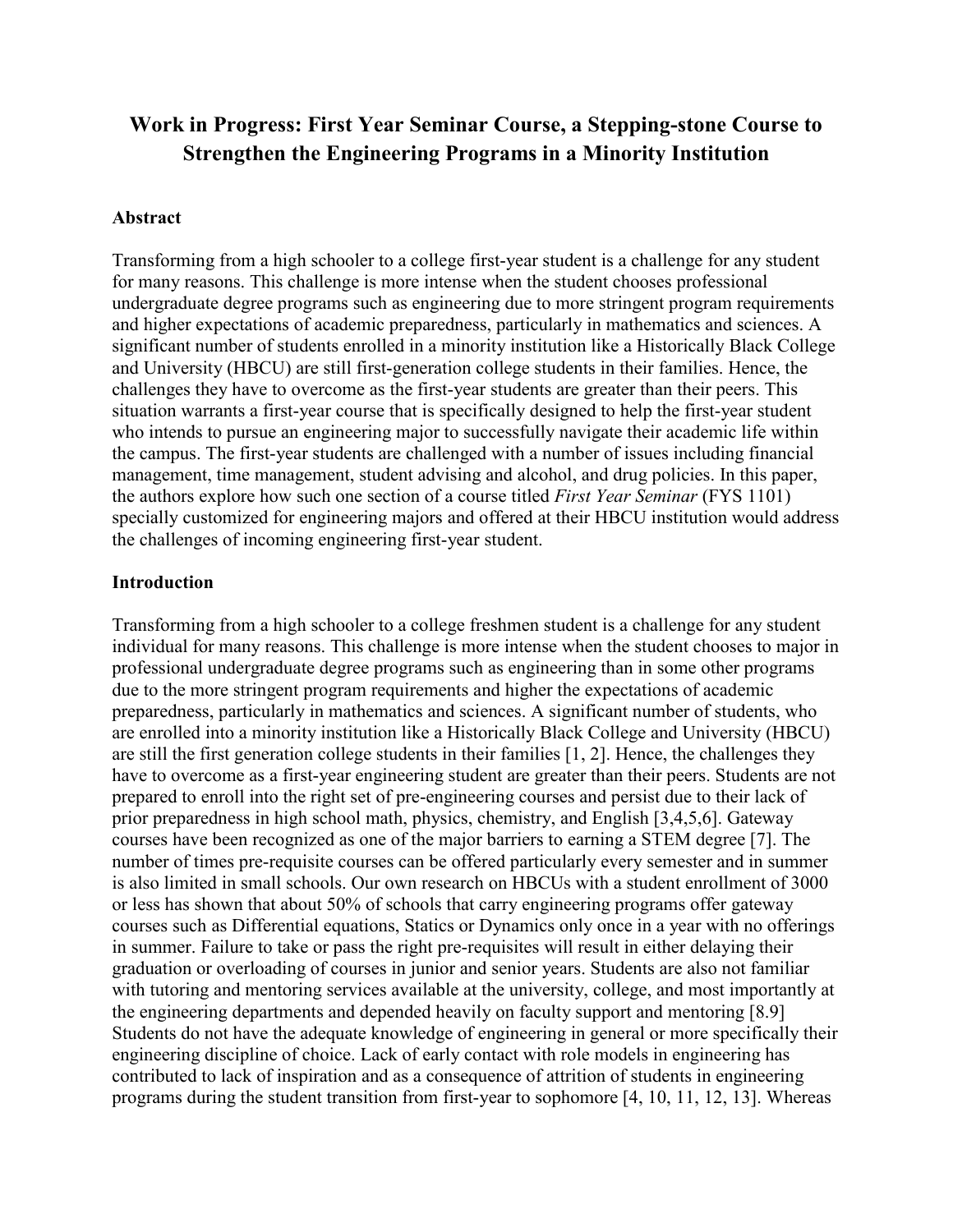most bridge or first-year programs or courses at HBCUs focus on reducing the gaps in their academic preparedness, programs designed to maneuver through the curriculum and seek inspiration and counseling from faculty/peers though better than PWI is still limited [14] and warrants further study and implementation. These challenges are also summarized below in Table 1.

|  |  |  | Table 1: Challenges faced by incoming first-year engineering students at minority institutions |
|--|--|--|------------------------------------------------------------------------------------------------|
|  |  |  |                                                                                                |

| <b>Challenges</b>          | Support from the related work by researchers in the open        |  |  |
|----------------------------|-----------------------------------------------------------------|--|--|
|                            | literature                                                      |  |  |
| First generation students  | Ceglie and Settlage, 2016, Palmer and Maramba, 2015             |  |  |
| Lack of prior preparation  | Gasman et al., 2017; Ro and Loya, 2015; Chang et al., 2014;     |  |  |
| to succeed in introductory | Palmer et al., 2010; Eris et al., 2007;                         |  |  |
| <b>STEM</b> courses        |                                                                 |  |  |
| Access to mentoring and    | Kendricks et al., 2013, McCoy, Luedke, and Winkle-Wagner,       |  |  |
| advising                   | 2017; Hurtado et al., 2011                                      |  |  |
| Lack of role models        | Chang et al., 2014, Litzler, Samuelson, and Lorah, 2014, Bayer, |  |  |
|                            | 2012, Good, Halpin and Halpin, 2001, Maton, Hrabowski III, and  |  |  |
|                            | Schmitt, 2000                                                   |  |  |

This situation warrants a Freshmen course that is specifically designed to help the freshmen who intend to pursue an engineering major to successfully navigate their academic life within the campus. In this paper, the authors explore how such one section of a course titled *First-Year Seminar* FYS 1101 specially customized for engineering majors and offered at their HBCU institution would address the challenges of incoming engineering freshmen.

While the original course FYS 1101 is an established general education course at the university, it has been taught without any specific focus on the students' selected majors. In addition, this course was mainly taught by the academic staff, not the regular faculty. While the original course only introduced few aspects of the university such as its history and the history and mission of HBCUs, university legacy, campus life, campus resources, understanding majors and careers, academic requirements, student responsibilities, and financial management, it was not completely tooled to handle some issues pertinent to engineering disciplines.

In 2016, the authors received an S-STEM Grant from NSF (*Undergraduate Scholarships for Excellent Education in Environmental Engineering and Water Resources Management (USE4WRM)*) to address the challenges being faced by first-generation minority students in engineering programs and to improve recruitment and retention of financially deprived students with high academic credentials who would pursue their undergraduate degrees in Environmental Engineering or Water Resources Management. Since Fall 2016, the authors have taught a session of *FYS 1101* for these majors as a part of reducing the gaps in getting to know about field-related topics such as selecting faculty advisors, following curriculum maps to ensure passing of prerequisite courses, and other engineering specific requirements and scholarship, engaging in undergraduate engineering design and research, ethics in engineering profession and acquiring industrial experience through internships.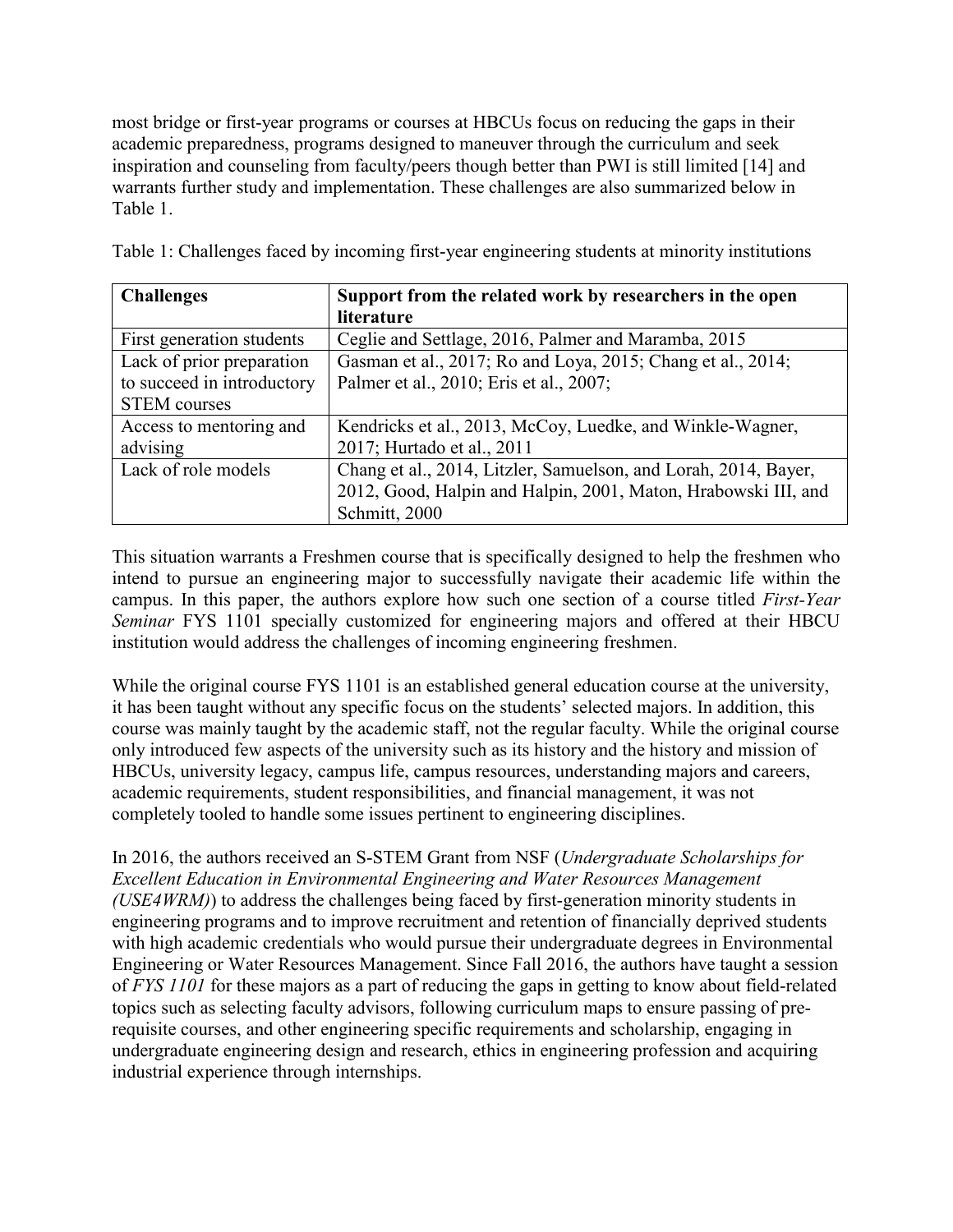*Institution*: The authors' institution, a land-grant institution, is a Historically Black Colleges and Universities (HBCUs) in the U.S. It is composed of 95% African-American student population and 59% of pupils from families with incomes below the poverty level as defined by the U.S. Census Bureau. This institution accommodated 8.5% of all undergraduate African Americans (including the students from neighboring states) at 4-year public universities in its state [15]. The Department of Water Resources Management (DoWRM) in the College of Engineering, Science, Technology, and Agriculture (CESTA) houses the undergraduate academic programs, Environmental Engineering (ENE) and Water Resource Management (WRM). The WRM program, one of the first of its kind in the U.S. was established by the state in 1987. The ENE program is the only ABET accredited environmental engineering program among all HBCUs that offer a bachelors degree in Environmental Engineering.

*USE4WRM*: The institution received the NSF grant USE4WRM in Fall 2016. This grant intends to fulfill the following three objectives to enhance the educational opportunities in WRM and ENE for potential students from low-income communities. 1. Increase the enrollment numbers and the academic preparedness of the ENE-WRM majors selected from the low-income communities; 2. Increase the retention of the ENE-WRM majors in the low-income community at CSU; and, 3. Increase the career and graduate school opportunities to the ENE-WRM graduates.

## **First-Year Seminar Course**

In the period of 2016-2018, two First Year Seminar (FYS) courses were offered at the authors' institution. The first FYS course, FYS 1101 is a one-credit hour mandatory General education requirement course usually offered once in a year for every incoming first-year student irrespective to the student's major. It is designed to help first-year students make a successful academic and social transition to the institution. It focuses on study skills, time management and library use, and the history of the institution. The knowledge acquired in FYS 1101 is expected to assist the students in maintaining a healthy balance in your physical, social, and mental lives, in mastering the values of civility and respect, and in completing courses, programs, and graduation requirements. The second FYS course, FYS 1102 is designed for the first-year students who are in the academic probation at the end of the first semester to improve their academic skills.

While FYS 1101 was serving well for the general academic success of the students, in the capacity of the faculty advisors for the WRM|ENE students, the first two authors had observed by 2015 that there were few gaps relevant to STEM area in the academic success that should be filled for the better orientation of the STEM students. These gaps included covering the topics such as the choices of the right courses based on their prior knowledge in mathematics, physics, and chemistry, especially the pre-requisites. Lectures were designed to communicate the importance of selecting the right courses, following a curriculum map, and a necessity to adhere to the cohort students entered so they can graduate on time and without overloading towards the last couple of years into graduation with excessive course loads. The lecture topics were followed by practical assignments where students must meet with their faculty advisor/mentor to go through an advising/ mentoring session. Engineering faculty advisor (mentor)-student matching was done ahead of time for the research student identification purposes, dissemination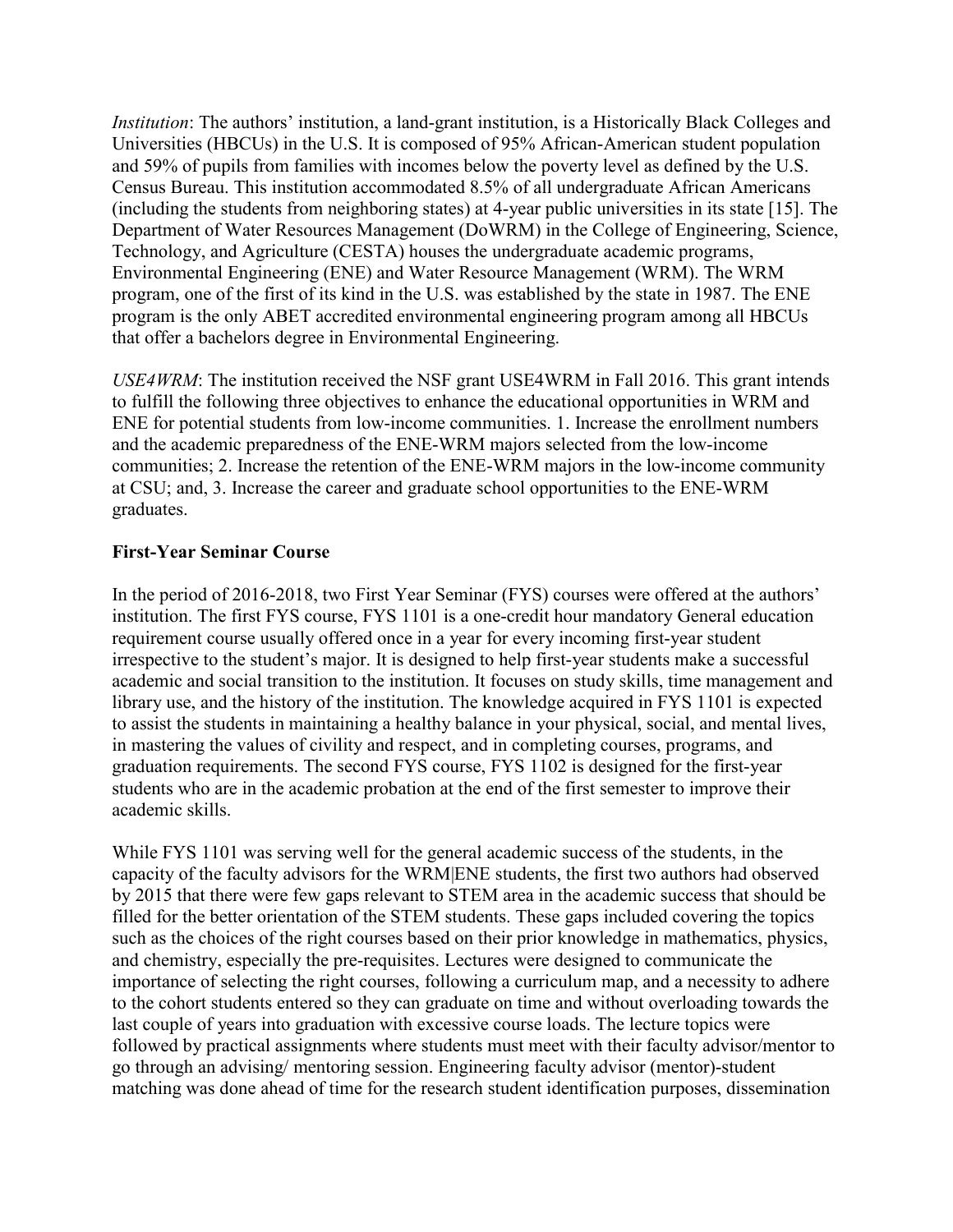of the information about scholarships and internships, and the introduction of research and tutoring resources. Early identification of mentors in STEM fields has proven to be an effective way at HBCUs to retain students and allow them to graduate on time [16]. The authors have taught an FYS 1101 class in each fall between 2016 and 2018 and Summer 2018 (in which there were ten pre-selected summer bridge STEM students in the class) mainly for the STEM majors. Each fall semester FYS 1101 is offered in twenty sessions, with assigning one session for STEM majors (FYS 1101-STEM). The STEM majors in these sessions came from Environmental Engineering, Manufacturing Engineering, Water Resources Management, and Sustainable Agriculture programs.

The syllabus has been continuously enhanced with various topics such as the use of the library and digital database, academic integrity, ethics and professionalism, and sexual harassment and its implications.

FYS sessions have used a traditional method of introducing students to campus living and academic preparation with a recommended textbook. The authors supplemented the textbook with PowerPoint presentations that directly addressed the challenges faced by the first year engineering students. Topics such as understanding check sheets and navigation through academic maps were introduced and assessed. Nice audio/visual presentations on typical advising/mentoring sessions were added to the conventional lectures. Presentations also included knowledge of water resources and environmental engineering disciplines and career opportunities in these fields. News articles on emerging issues on water and environmental issues have been included. Invited presentations from current majors in their junior and senior years, graduates who are working in environmental engineering, design firms, and our alumni have been the highlights of enhanced FYS sessions.

The course helped the faculty in identifying potential undergraduate research assistants and engineering student apprentices ahead of time while helping the academically struggling students with the necessary guidance, both of which have increased student retention during critical attrition period of transition from first-year to sophomore. Engaging students in hands-on design activities and in undergraduate research early on in their degree attainment has proven to be effective in sustaining their interest in the field. In an NSF study conducted at an HBCU in STEM fields, students ranked undergraduate research/internships as having the largest impact on professional preparedness for a STEM career and/or graduate studies [4,16]. The authors also invited seniors into classes and graduate engineers using technology to serve as mentors for firstyear students to ensure their smooth transition into the campus life, to inspire and motivate them towards water resources and environmental engineering disciplines and to be able to handle rigorous engineering curriculum.

The authors have started making changes to the curriculum in the fall of 2016. The enhanced curriculum was piloted in the fall of 2017. A formal survey was given to students in the fall of 2018. Two questionnaires, one by the Office of Retention that supervises the First Year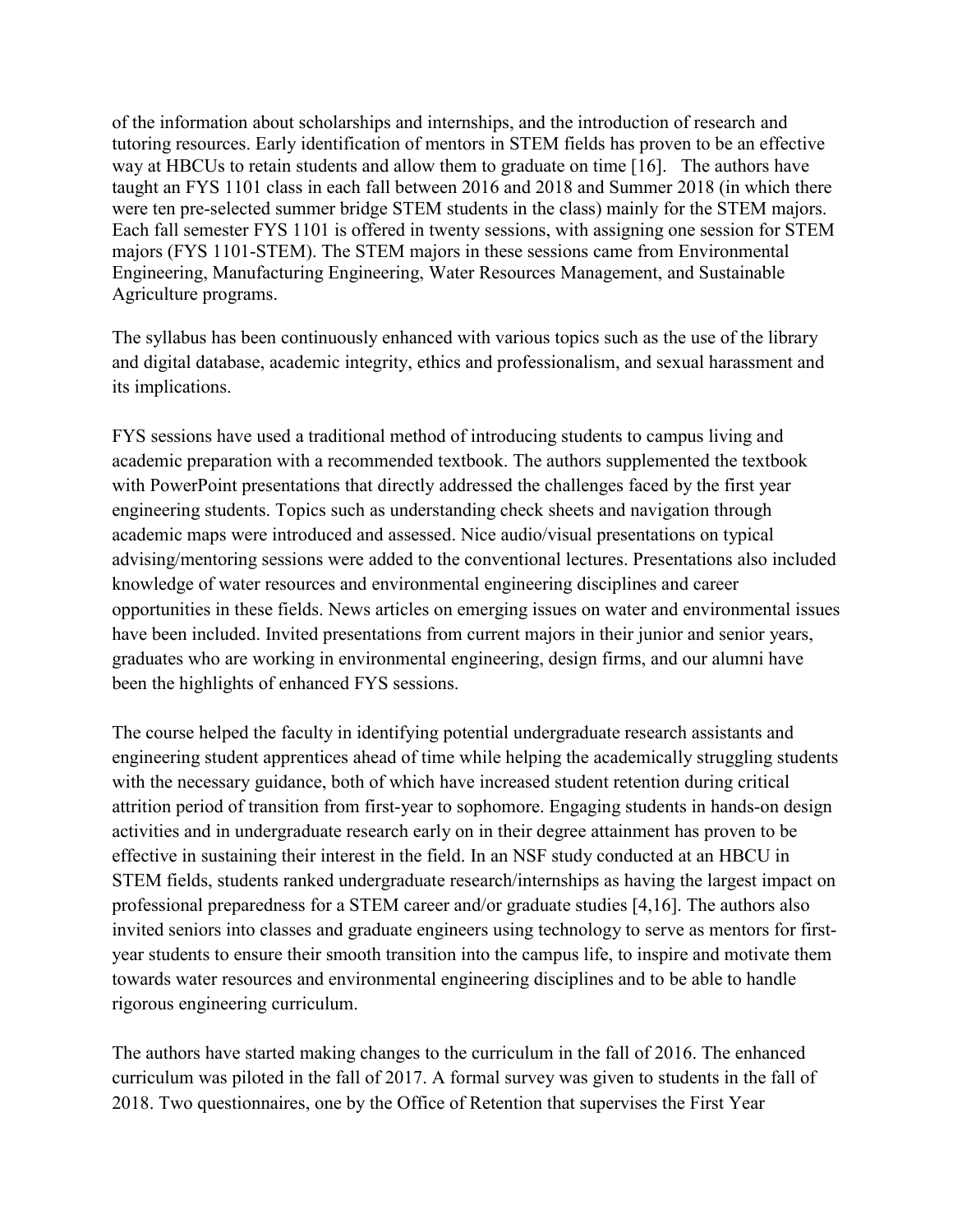Experience and the other by the authors were used to assess the success of the course in addition to the classroom assessment.

## **Assessment**

The objective of the assessment is to verify if students have benefitted from the supplemental information such as presentations and additional lecture topics that were provided to the students by the authors. It is necessary to assess whether the new knowledge has addressed the challenges of first-year engineering students and allowed the engineering programs to increase retention of their students.

The effectiveness of transforming the first-year seminar for STEM-focused sessions was assessed using multiple surveys such as teaching and class participation surveys for the students, survey during the final examination, and a first-year seminar survey which are discussed in greater detail below. The goal of assessments was to verify whether the modifications made to the FYS curriculum for engineering students has resulted in improving their retention during their first year and also during the transition from the first year to sophomore year.

Table 2 shows the session statistics for FYS 1101-STEM for the study period 2016-2018.

| <b>Session</b> | <b>Class size</b> | <b>WRM/ENE</b> majors | <b>USE4WRM Scholar</b> |
|----------------|-------------------|-----------------------|------------------------|
| Fall 2016      | רי                |                       |                        |
| Fall 2017      | 28                |                       |                        |
| Summer 2018    |                   |                       |                        |
| Fall 2018      | 48                |                       |                        |

Table 2. Session statistics for FYS 1101-STEM for the period of 2016-2018

All the four STEM-focused sessions were enhanced with the guidance to the students to meet one of the faculty members in their major fields and accessing the library and other research resources. In Fall 2018, three questionnaires, one by the Office of Retention that supervises the First Year Experience and the others by the authors will be used to assess the success of the course in addition to the classroom assessment. The authors used their classroom questionnaires (*Teaching and Class Participation Assessment* and *First Year Seminar Survey*) and the final examination survey results for their assessment of the course that is presented in this paper. The instructors have used weekly assignments, term paper, and two mid-term exams to assess students' learning of topics covered in the class. The recommended textbook for the course was "*Creating Personal Success on the Historically Black College & University Campus"* by Hill and Fiore [17]. The authors also used the institution's Student Handbook as a reference book for the class.

*Teaching and Class Participation Assessment*: This semester end assessment mainly targets to assess the effectiveness of teaching components and the methodology. Appendix-A provides the questionnaire, *Teaching and Class Participation Assessment*.

*Final Examination*: This semester end assessment survey evaluates whether a student has recognized the value of seeking assistance and mentoring from his/her major advisor or professor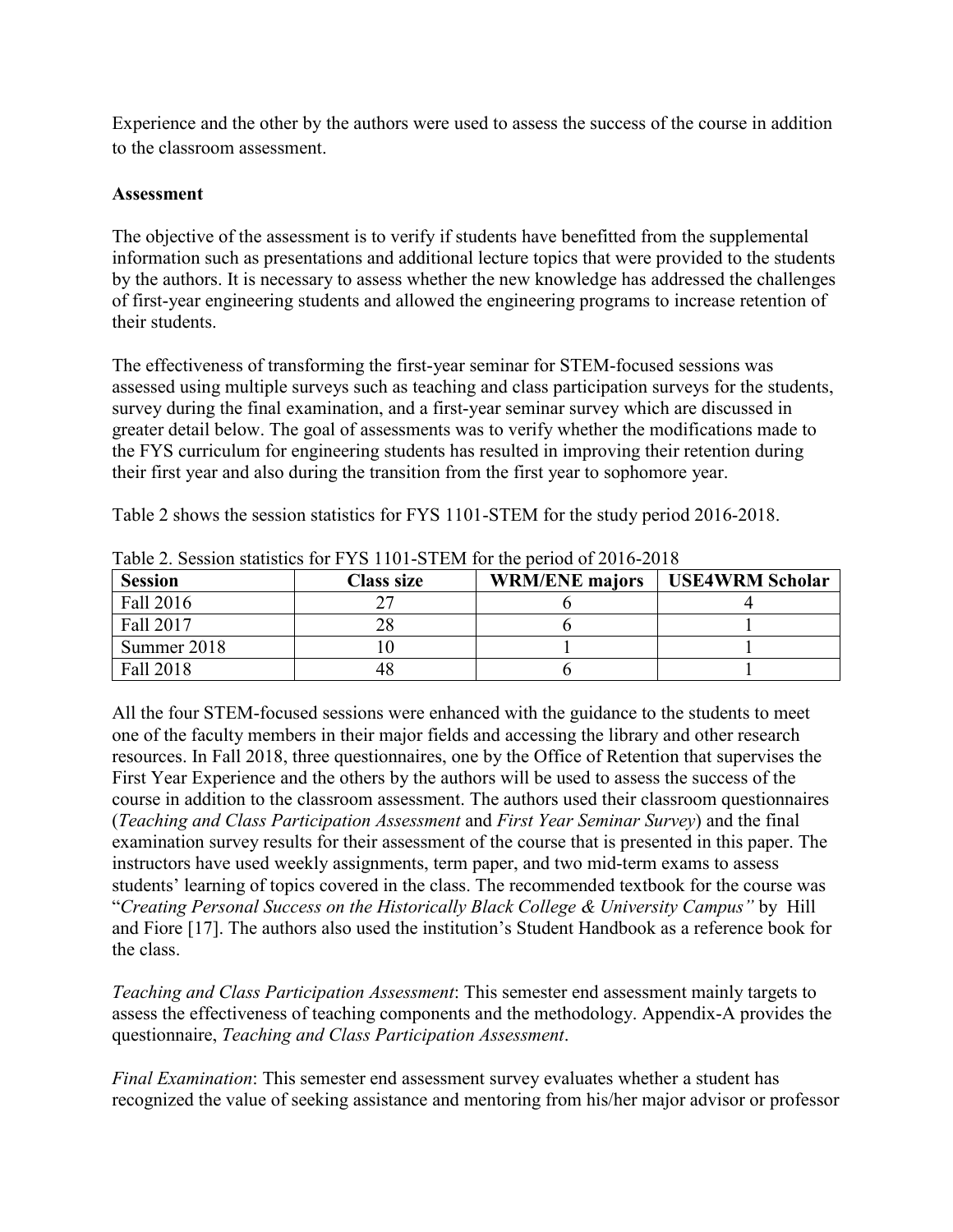within the major. Appendix-B provides the final examination survey questions, *Final Examination*.

*First-Year Seminar Survey:* This semester end assessment gathers the information from the students on how various topics help individual students and what other topics they expect to include in the course together with the basic demographic data of the students. Appendix-C provides the survey, *First Year Seminar Survey*. Question 11 lists the topics taught in the course by the instructor and the external guest speakers.

## **Findings from the Assessments**

#### *Teaching and Class Participation Assessment*:

A preliminary assessment was conducted to find whether supplementing the traditional FYS textbook with additional presentations, audio/visuals, and news articles by the instructors, peer students, graduates, and alumni have proven to be useful. As discussed before, these presentations covered topics related to the challenges faced by the first-generation and minority students entering engineering programs at HBCUs.

In general, three topics, Drug & Alcohol Policy and Sexual Misconduct Policy were found the most interesting topics from students' responses. The Mission and Vision of the institution and the selection of the institution were found least interesting. Figure 1 summarizes the responses to the use of various tools used in teaching. The students have overwhelmingly found the supplemental classroom powerpoint presentations helped them in learning. This was followed by learning from the articles on various topics and audio/video clips. The students also overwhelmingly found the online course management tool, Schoology helpful as the reference source for the class notes, external links to related news media and articles, and assignments.



Figure 1. Student responses to the use of educational resources in Fall 2018 FYS 1101 class

*Final Examination*: Out of 31 students who responded to the survey questions in the final exam, 30 students were able to register into right courses for the next semester (Spring 2019) as the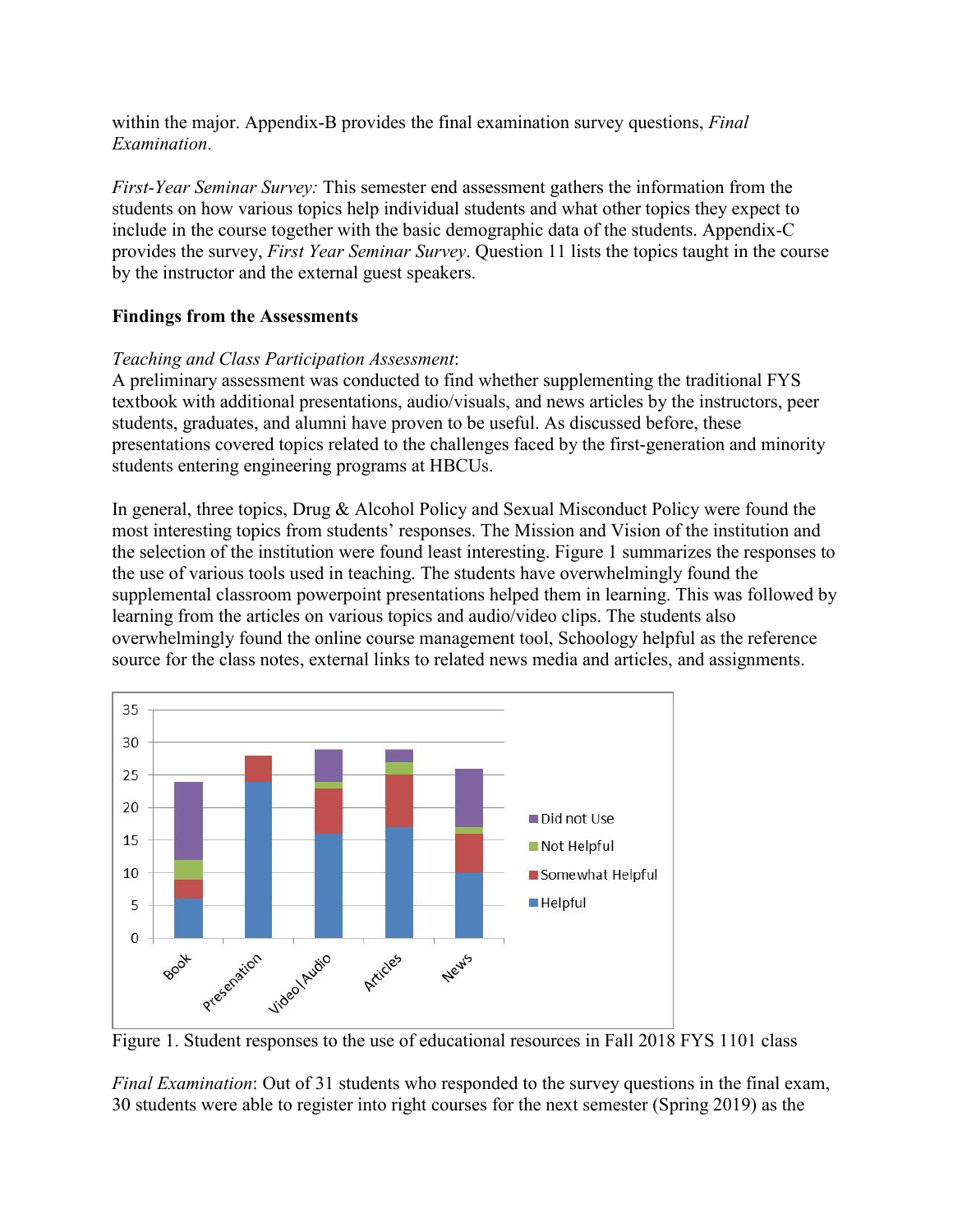full-time students with the help of their professional advisor or faculty advisor; 29 students responded stating that they could meet with their faculty advisors and one student responded that the student was still an undecided major. However, among these 29 students, almost half of them are not specific about how the faculty advisor helped them academically.

*First-Year Seminar Survey:* The responses for this survey on the impacts of the course topics (Questions 1-10) showed that the topics such as Drug & Alcohol Policy and Sexual Misconduct Policy were found the most helpful ones. Figure 2 shows a summary of the responses to the impacts of the topics. The lecture on guiding student social life yielded the least impact on the students.

The responses on the  $11<sup>th</sup>$  question in the Survey on the rankings of the topics supported the findings from the Questions 1-10. They confirmed that the majority of the students benefited from the guest lectures on the Drug & Alcohol Policy and Sexual Misconduct Policy, and the students were least interested in the lecture of Student social life.

In addition, the students also suggested some alternative topics that they thought more useful than some of the least interesting topics. These alternative topics include career service, selfhelp, budgeting, and extended discussion on faculty advisors and time management.



Out of 31 students who responded, 14 students thought that the course helped them in handling the issues academically, socially and financially, and 12 students felt that the course did not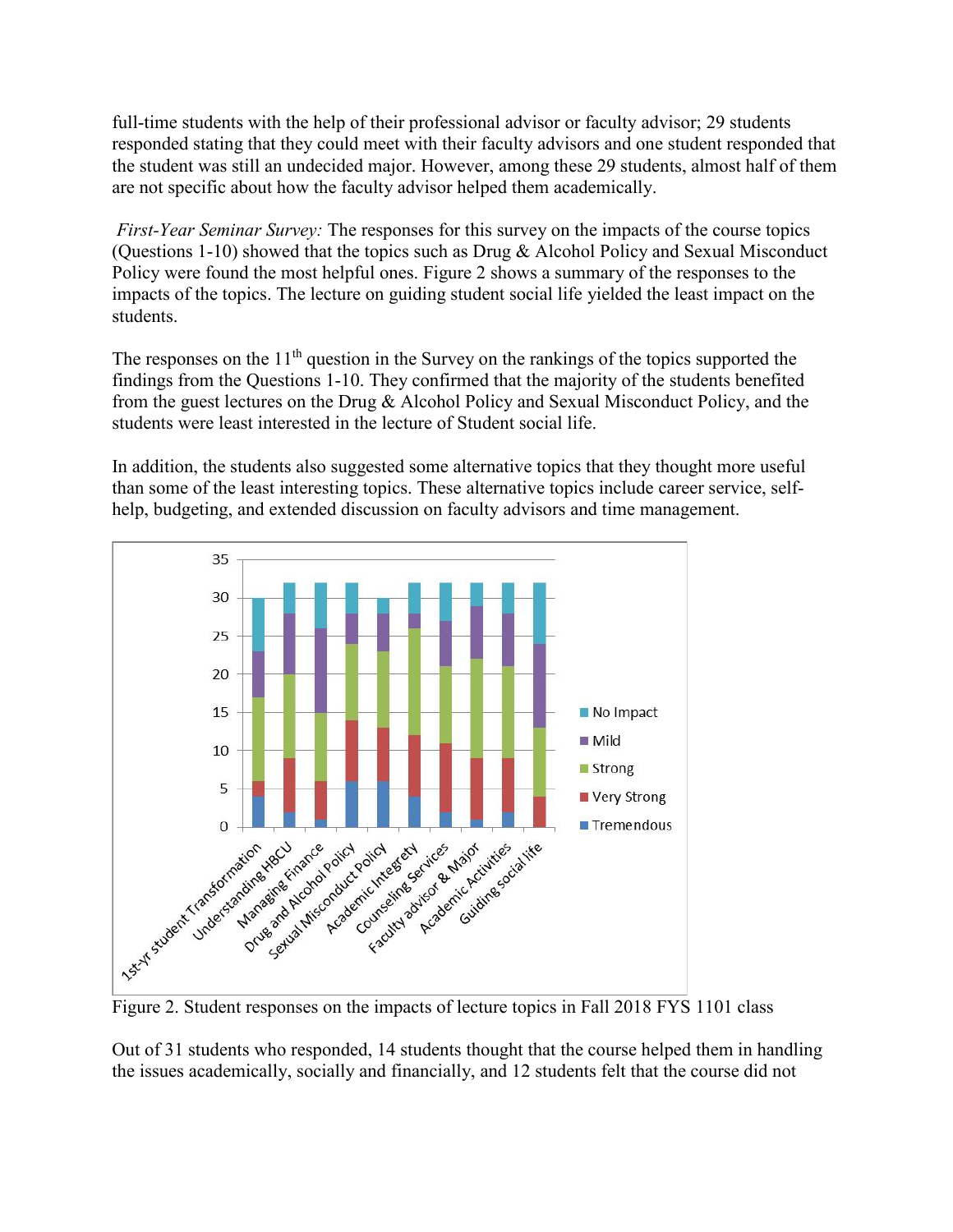provide any information that was new to them or that they could find by themselves through other means. 5 students had the opinion that the course was not useful for the time they spent.

The FYS course helped the faculty for identifying potential undergraduate research assistants ahead of time while helping the academically struggling students with the necessary academic advising, mentoring, and guidance, both of which appear to show an increase in student retention during the critical period of transition from the first-year student to sophomore.

Table 3 shows the retention rates of first-year students in the environmental engineering program. The retention rate is calculated as the percentage of those first-year students entering the fall semester of any year who would be returning subsequent fall of the next year. Both years 2014 and 2015 serve as baseline years for retention. The retention rates gradually increased from 2016 to 2018 while the overall enrollment also showed an increase during this period. It can be argued that the programmatic changes that engineering program has used to address the challenges associated with advising and mentoring through engaging students through FYS class and also through intrusive advising have gradually shown its impact on student retention.

| Table 5. Retention of first-year students in the environmental engineering program |      |               |      |      |      |  |  |
|------------------------------------------------------------------------------------|------|---------------|------|------|------|--|--|
| Parameter                                                                          | 2018 | 2017          | 2016 | 2015 | 2014 |  |  |
| First Year Retention Rates (%)                                                     | 55%  | 50%           | 40%  | 50%  | 40%  |  |  |
| Enrollment                                                                         | 29   | $\mathcal{D}$ |      |      |      |  |  |

|  |  | Table 3. Retention of first-year students in the environmental engineering program |  |
|--|--|------------------------------------------------------------------------------------|--|
|  |  |                                                                                    |  |

#### **Future Plans**

In Fall 2018, the university committee for revising First Year Seminar course came up with the new curriculum for a two-credit hour FYS course that will be offered as the mandatory general education course in the place of the existing course. The first author was a member of this committee. This proposed course will incorporate more relevant topics that can enhance the firstyear student life experience and academic life. The authors note that the assessments are preliminary and would be continued for two more years until the end of the granting period. Retention rates in other STEM fields will be calculated and their trends compared with other FYS sessions that only use the traditional and recommended textbook. In addition to surveys, authors will also collect and analyze data from the formative assessments (quiz, class exercises, and homework) and summative assessments (mid-term and final exams). This would provide more robust and defensible data for the instructors (authors) to enhance programming for their engineering first-year students with a focus on increasing retention. The authors also would introduce some early appreciation to engineering design, the building of models, prototype testing, and actual implementation of a product/process to first-year students. An innovative way of illustrating Senior Capstone projects targeted on solving real-world water problems and environmental issues will be attempted.

#### **Acknowledgment**

The PI and Co-PIs want to thank the National Science Foundation - Division Of Undergraduate Education for the grant *Undergraduate Scholarships for Excellent Education in Environmental Engineering and Water Resources Management (USE4WRM)* (Award #1565049) for the financial support that could help enhance the recruitment and the retention in Environmental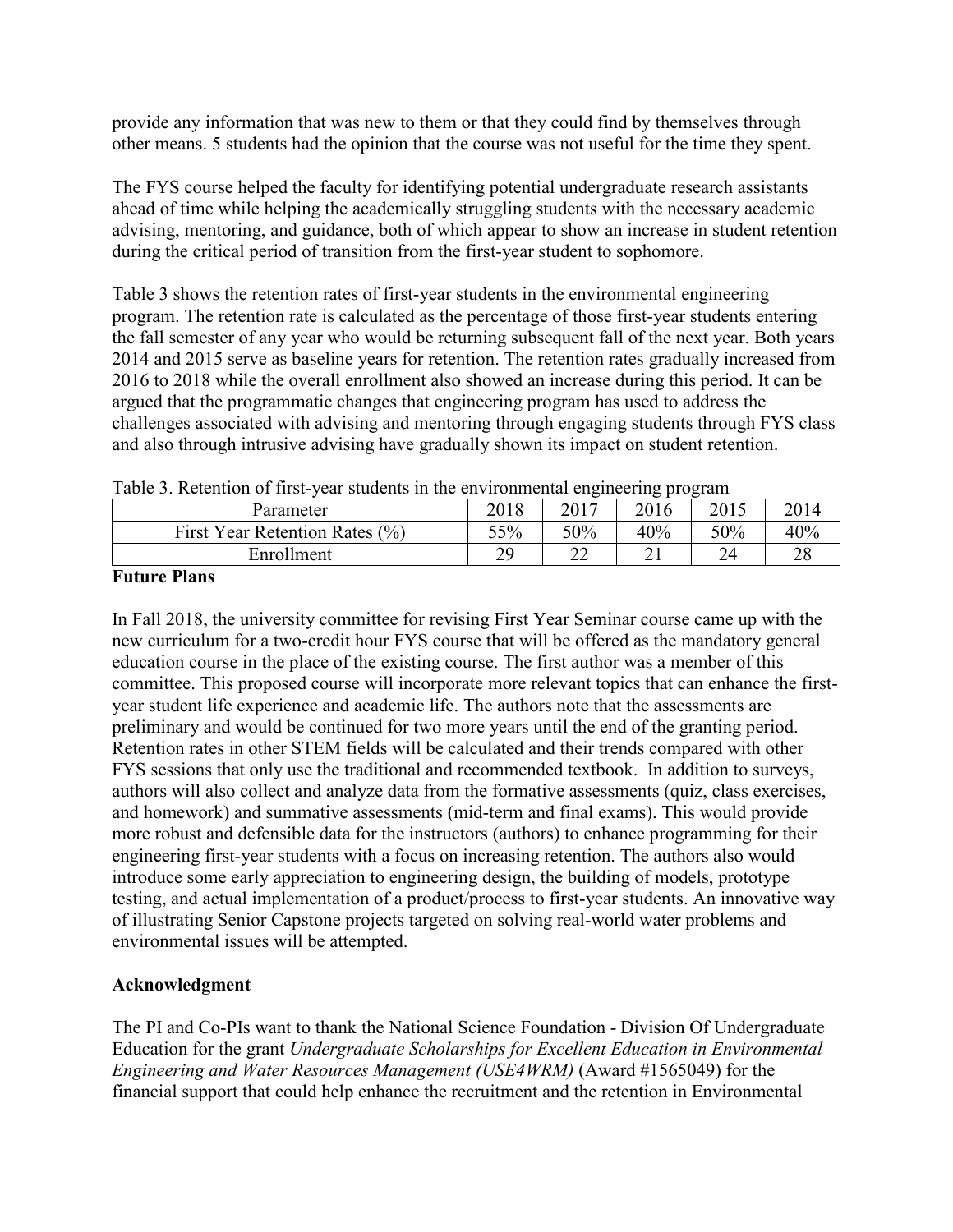Engineering and Water Resources Management programs and this research. The authors also want to appreciate the anonymous reviewers for their useful comments and suggestions for improving the manuscript.

# **References**

- 1. R. J. Ceglie and J. Settlage, College Student Persistence in Scientific Disciplines: Cultural and Social Capital as Contributing Factors*, Int J of Sci and Math Educ* (2016) 14 (Suppl 1):S169–S186. 2016.
- 2. R.T. Palmer and D. C. Maramba, Racial Microaggressions Among Asian American and Latino/a Students at a Historically Black University, *Journal of College Student Development*, 56(7), 705-722. 2015.
- 3. H. K. Ro and K.I. Loya, The Effect of Gender and Race Intersectionality on Student Learning Outcomes In Engineering, *The Review of Higher Education*, 38(3), 359-396. 2015.
- 4. M. J. Chang, J. Sharkness, S. Hurtado, and C.B. Newman, What Matters in College for Retaining Aspiring Scientists and Engineers From Underrepresented Racial Groups, *Journal of Research In Science Teaching*, 51(5), 555–580. 2014.
- 5. R. T. Palmer, R.J. Davis, and T. Thompson, Theory Meets Practice: HBCU Initiatives That Promote Academic Success Among African Americans in STEM, *Journal of College Student Development*, 51(4), 440-443.
- 6. Ö. Eris, D. Chachra, H. Chen, C. Rosca, L. Ludlow, S. Sheppard, and K. Donaldson, A preliminary analysis of correlates of engineering persistence: results from a longitudinal study. Paper presented at the American Society for Engineering Education Annual Conference, Honolulu, Hawaii. 2007.
- 7. M. Gasman, T. Nguyen, C.F. Conrad, T. Lundberg, and F. Commodore, Black Male Success in STEM: A Case Study of Morehouse College, *Journal of Diversity in Higher Education*, 10(2), 181–200. 2017.
- 8. K. Kendricks, K.V. Nedunuri, and A. Arment, "Mentoring to Enhance the Academic Performance of Minority Students in STEM Disciplines," *Journal of STEM Education: Innovations and Research*, 14(2): 38-46. 2013.
- 9. D. L. McCoy, C.L. Luedke, and R. Winkle-Wagner, Encouraged or Weeded Out: Perspectives of Students of Color in the STEM Disciplines on Faculty Interactions, *Journal of College Student Development*, 58(5), 657-673. 2017.
- 10. E. Litzler, C.C. Samuelson, and J.A. Lorah, Breaking it Down: Engineering Student STEM Confidence at the Intersection of Race/Ethnicity and Gender*, Res High Educ.*, 55, 810–832. 2014
- 11. Bayer Corporation, Bayer Facts of Science Education XV: A View from the Gatekeepers—STEM Department Chairs at America's Top 200 Research Universities on Female and Underrepresented Minority Undergraduate STEM Students, J Sci Educ Technol, 21, 317–324. 2012.
- 12. J. Good, G.Halpin, and G. Halpin, Retaining Black Students in Engineering: Do Minority Programs have a Longitudinal Impact? *Journal of College Student Retention*, 3(4), 351– 364. 2001-2002.
- 13. K.I. Maton, F. A. Hrabowski III, and C.L. Schmitt, African American College Students Excelling in the Sciences: College and Postcollege Outcomes in the Meyerhoff Scholars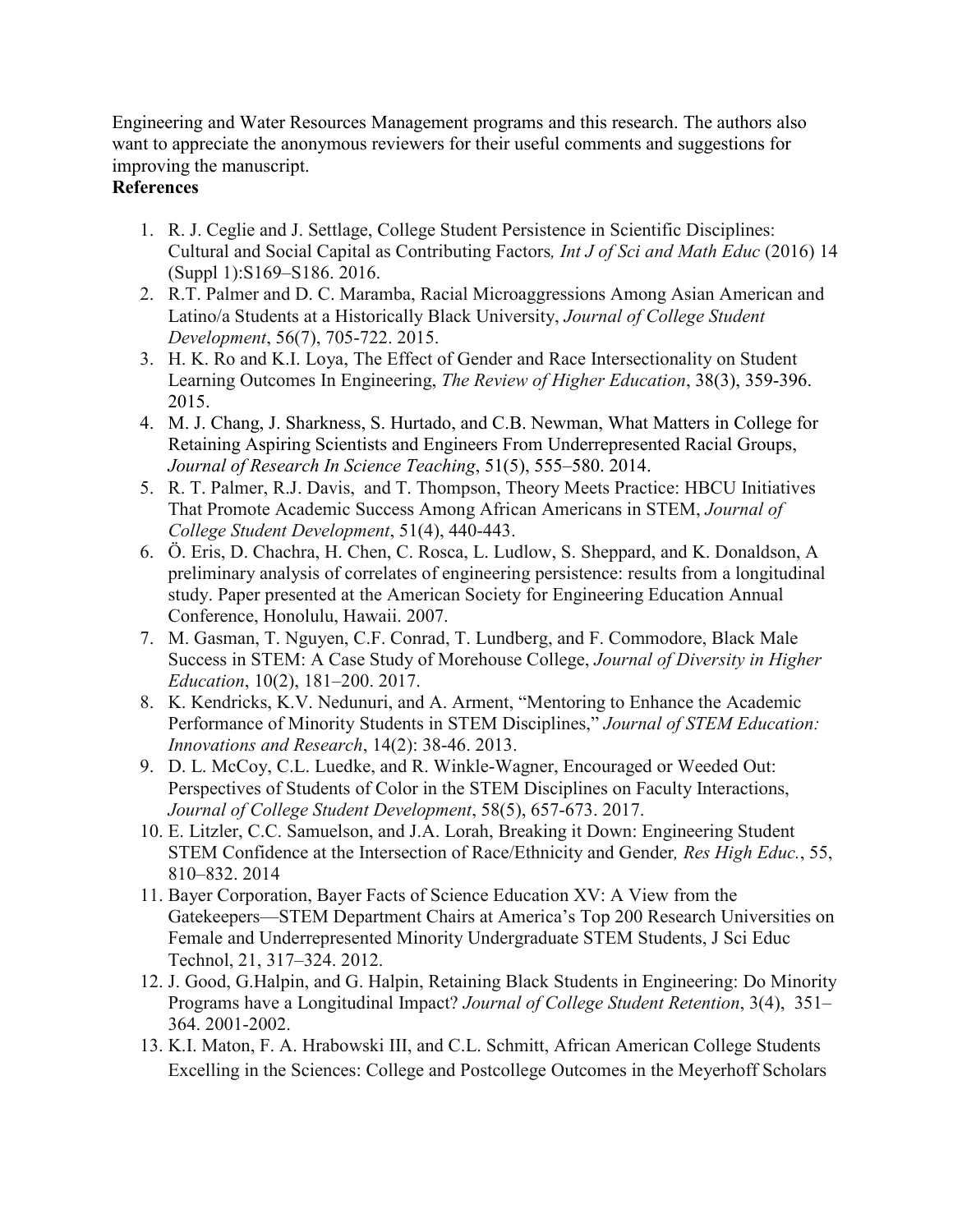Program, *Journal of Research in Science Teaching*, VOL. 37, NO. 7, PP. 629 ± 654 2000.

- 14. S. Hurtado, M. K. Eagan, M. C. Tran, C.B. Newman, M.J. Chang, and P. Velasco, "We Do Science Here": Underrepresented Students'Interactions with Faculty in Different College Contexts, *Journal of Social Issues*, 67(3). 553—579. 2011.
- 15. Ohio Board of Reagents, *Undergraduate, and Graduate Student Diversity Fall 2013*: University System of Ohio Institutions. 2014. [online] Available: [https://www.ohiohighered.org/sites/ohiohighered.org/files/uploads/data/statistical](https://www.ohiohighered.org/sites/ohiohighered.org/files/uploads/data/statistical-profiles/enrollment/diversity_2013.pdf)[profiles/enrollment/diversity\\_2013.pdf](https://www.ohiohighered.org/sites/ohiohighered.org/files/uploads/data/statistical-profiles/enrollment/diversity_2013.pdf) [Accessed Feb. 3, 2019]
- 16. K. Kendricks and A. Arment, Adopting a K-12 Family Model Alongside Undergraduate Research to enhance STEM Persistence and Achievement for UnderrepresentedMinority Students, *Journal of College Science Teaching*, 41 (2): 64-69, 2011.
- 17. W. W. Hill and D. J. Fiore, *Creating Personal Success on the Historically Black College & University Campus*. Boston: Wadsworth. 2012.

# **Appendices**

#### **Appendix – A: Teaching and Class Participation Assessment**

- 1. Which topics did you find the most interesting and the least interesting in this course? Needed, please elaborate.
- 2. Did you find the PowerPoint presentations, videos|audios, articles and the book helpful? Provide a one-word answer for each. Needed, please elaborate. Book: Helpful/somewhat helpful/not helpful/did not use the book at all Presentations: Helpful/somewhat helpful/not helpful/did not use them at all Videos|Audios: Helpful/somewhat helpful/not helpful/did not use them at all Articles: Helpful/somewhat helpful/not helpful/did not use them at all News: Helpful/somewhat helpful/not helpful/did not use them at all
- 3. How did the assignments help you understand the course and the topics? If they were less helpful, please provide your ideas to make them more pertinent to a student.
- 4. How did you find using Mondopad|Digital Board|Schoology help in teaching? (in terms of taking and sharing notes, environmentally pollution free replacement for Chalk based teaching, each interactive way to learn with internet and PowerPoint presentation, posting coursework materials and communicating with the instructor)
- 5. In your student perspective, provide other suggestions to improve the teaching (technologically) that might enhance the future students' learning process.

## **Appendix – B: Final Examination**

1. What is academic integrity? Provide an example that you have held in this semester as a part of academic integrity.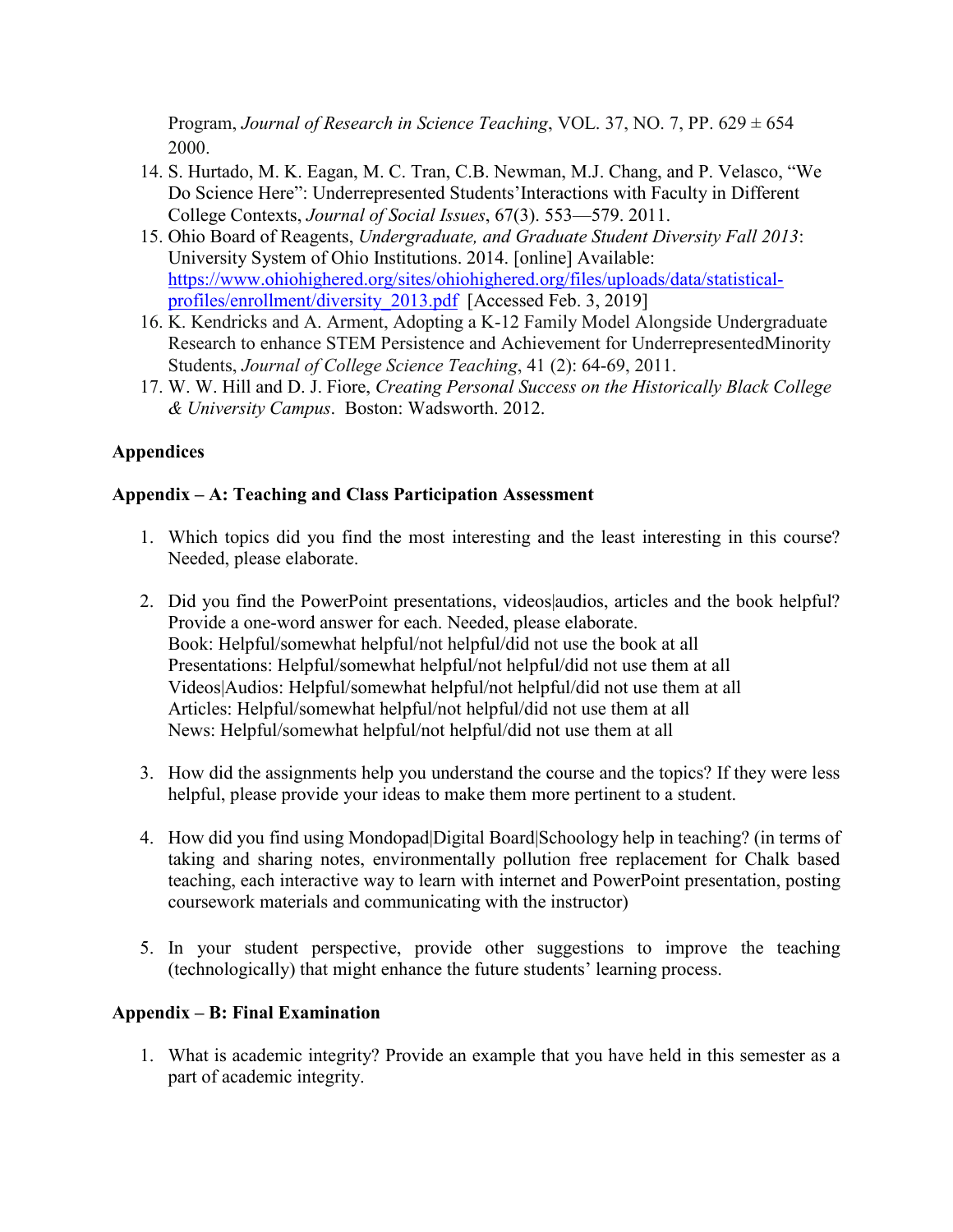2. Have you registered for Spring 2019 semester? YES | NO If YES, how many credit hours did you register? Who helped you in advising in selecting your courses and in guiding the registration process? If NO, state the cause and how do you think that you will resolve this issue

 3. As an activity for this course, did you meet with a professor in your intended Major? YES | NO If YES, How did it help you academically? If NO, how do you think a meeting with a professor in your major will help you?

## **Appendix – C: First Year Seminar Survey**

This survey is to assess how much this course has helped you in adjusting to the university environment. Please do not write your name or identification number. This is to assess and improve the course. Be honest in your response.

Demographic Data (Mark all that apply)

| Gender:    | Male $\Box$                                                                                          | Female $\Box$      |               |             |                                                                                             |
|------------|------------------------------------------------------------------------------------------------------|--------------------|---------------|-------------|---------------------------------------------------------------------------------------------|
|            | Major: CESTA $\Box$ COB $\Box$ COE $\Box$ CHAS $\Box$ Undecided $\Box$                               |                    |               |             |                                                                                             |
|            | Classification: First-year $\Box$ Sophomore $\Box$                                                   |                    | Junior $\Box$ |             | Sophomore $\Box$                                                                            |
| Major:     |                                                                                                      |                    |               |             | Student Type: New Freshmen □ Transfer Student □                                             |
|            | Student Status: Full-time $\Box$                                                                     | Part-time □        |               |             |                                                                                             |
| Residency: |                                                                                                      |                    |               |             |                                                                                             |
|            | Campus Dormitory $\Box$ Off-Campus Housing $\Box$ Day Scholar (living with parents guardians) $\Box$ |                    |               |             |                                                                                             |
|            | Grade Point Average: High School: University:                                                        |                    |               |             |                                                                                             |
|            | First Generation University Student: Yes □ No □                                                      |                    |               |             |                                                                                             |
|            | In state Student $\Box$ Out of state Student $\Box$ International Student $\Box$                     |                    |               |             |                                                                                             |
|            |                                                                                                      |                    |               |             |                                                                                             |
|            | Course Related Questions (Mark and Answer to all that apply)                                         |                    |               |             |                                                                                             |
|            | How extent did this course (FYS 1101) help in the following areas at the institution?                |                    |               |             |                                                                                             |
|            |                                                                                                      |                    |               |             |                                                                                             |
|            | 1. Impact on transforming from a high school graduate to a university first-year                     |                    |               |             |                                                                                             |
|            | $\Box$ Tremendous                                                                                    | $\Box$ Very Strong | $\Box$ Strong | $\Box$ Mild | $\Box$ No Impact                                                                            |
|            | 2. Impact on understanding the importance of an HBCU                                                 |                    |               |             |                                                                                             |
|            | $\Box$ Tremendous                                                                                    | $\Box$ Very Strong | $\Box$ Strong | $\Box$ Mild | $\Box$ No Impact                                                                            |
|            | 3. Impact on managing your finance at the University                                                 |                    |               |             |                                                                                             |
|            | $\Box$ Tremendous                                                                                    | $\Box$ Very Strong | $\Box$ Strong |             | $\Box$ Mild $\Box$ No Impact                                                                |
| 4.         | Impact on understanding and follow the Drug and Alcohol Policy at the University                     |                    |               |             |                                                                                             |
|            | $\Box$ Tremendous                                                                                    | $\Box$ Very Strong | $\Box$ Strong | $\Box$ Mild | $\Box$ No Impact                                                                            |
|            | 5. Impact on an understanding of the Discrimination, Harassment, Sexual Misconduct &                 |                    |               |             |                                                                                             |
|            | <b>Retaliation Policy</b>                                                                            |                    |               |             |                                                                                             |
|            | $\Box$ Tremendous                                                                                    | $\Box$ Very Strong | $\Box$ Strong | $\Box$ Mild | $\Box$ No Impact                                                                            |
|            |                                                                                                      |                    |               |             | 6. Impact on understanding and adhering the academic integrity, ethics, and professionalism |
|            | $\Box$ Tremendous                                                                                    | $\Box$ Very Strong | $\Box$ Strong | $\Box$ Mild | $\Box$ No Impact                                                                            |
| 7.         | Impact on approaching counseling services                                                            |                    |               |             |                                                                                             |
|            | $\Box$ Tremendous                                                                                    | $\Box$ Very Strong | $\Box$ Strong | $\Box$ Mild | $\Box$ No Impact                                                                            |